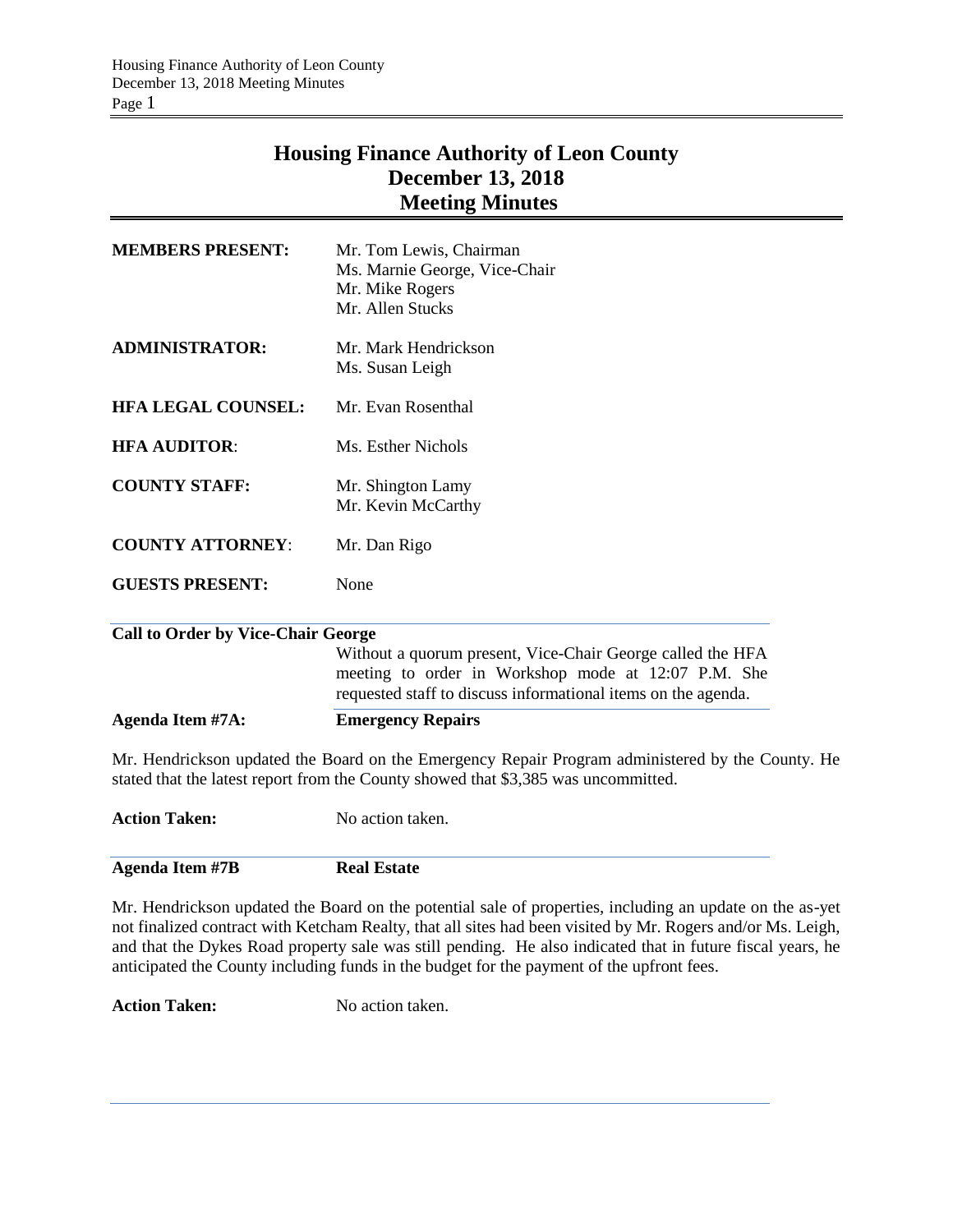## **Agenda Item #7F: State Legislative Update**

Mr. Hendrickson updated the Board on the upcoming 2019 Legislative Session, the prospects for obtaining housing funding, and various materials that could be used to educate legislators.

Action Taken: No action taken.

Mr. Lewis arrived, and with a quorum present, called the meeting to order at 12:20 P.M. Staff called the Membership Roll and attending members were Chairman Lewis, Vice-Chair George, Mr. Rogers, and Mr. Stucks. Dr. Sharkey, Ms. Milon and Mr. Gay notified staff within the required time period that they would not be attending the meeting, and were excused.

| <b>Agenda Item #2:</b>       | Approval of the December 13, 2018, Agenda                                                                                                                                                                       |  |  |
|------------------------------|-----------------------------------------------------------------------------------------------------------------------------------------------------------------------------------------------------------------|--|--|
| <b>Action Taken:</b>         | Chairman Lewis called for a motion for approval of the December 13,<br>2018 Meeting Agenda. Mr. Stucks motioned to approve, and it was 2 <sup>nd</sup> by<br>Vice-Chair George. Motion passed unanimously.      |  |  |
| Agenda Item #3:              | <b>Approval of the November 8, 2018 Minutes</b>                                                                                                                                                                 |  |  |
| <b>Action Taken:</b>         | Chairman Lewis called for a motion for approval of the November 8, 2018<br>Meeting Minutes. Mr. Stucks motioned to approve, and it was 2 <sup>nd</sup> by Vice-<br>Chair George. Motion passed unanimously.     |  |  |
| <b>Agenda Item #4</b>        | <b>Public Comment</b>                                                                                                                                                                                           |  |  |
| There was no public comment. |                                                                                                                                                                                                                 |  |  |
| <b>Action Taken:</b>         | No action taken                                                                                                                                                                                                 |  |  |
| <b>Agenda Items #5A-5D</b>   | <b>Financial Reports and Budget</b>                                                                                                                                                                             |  |  |
|                              | Mr. Hendrickson presented the Financial Reports, including the November 30 balance sheet, year-to-date<br>expenditures and income, the backup materials, and the proposed expenditure and debit card approvals. |  |  |
| Action Taken: 5A             | Mr. Stucks motioned to accept the November 30, 2018 Financial<br>Statement and it was 2 <sup>nd</sup> by Vice-Chair George. Motion passed<br>unanimously.                                                       |  |  |

- Action Taken: 5B No action taken.
- Action Taken: 5C Mr. Stucks motioned to approve the proposed Expenditure and Debit Card Approval list, and it was 2<sup>nd</sup> by Vice-Chair George. Motion passed unanimously. Note: A copy of the Expenditure List is at the end of the minutes.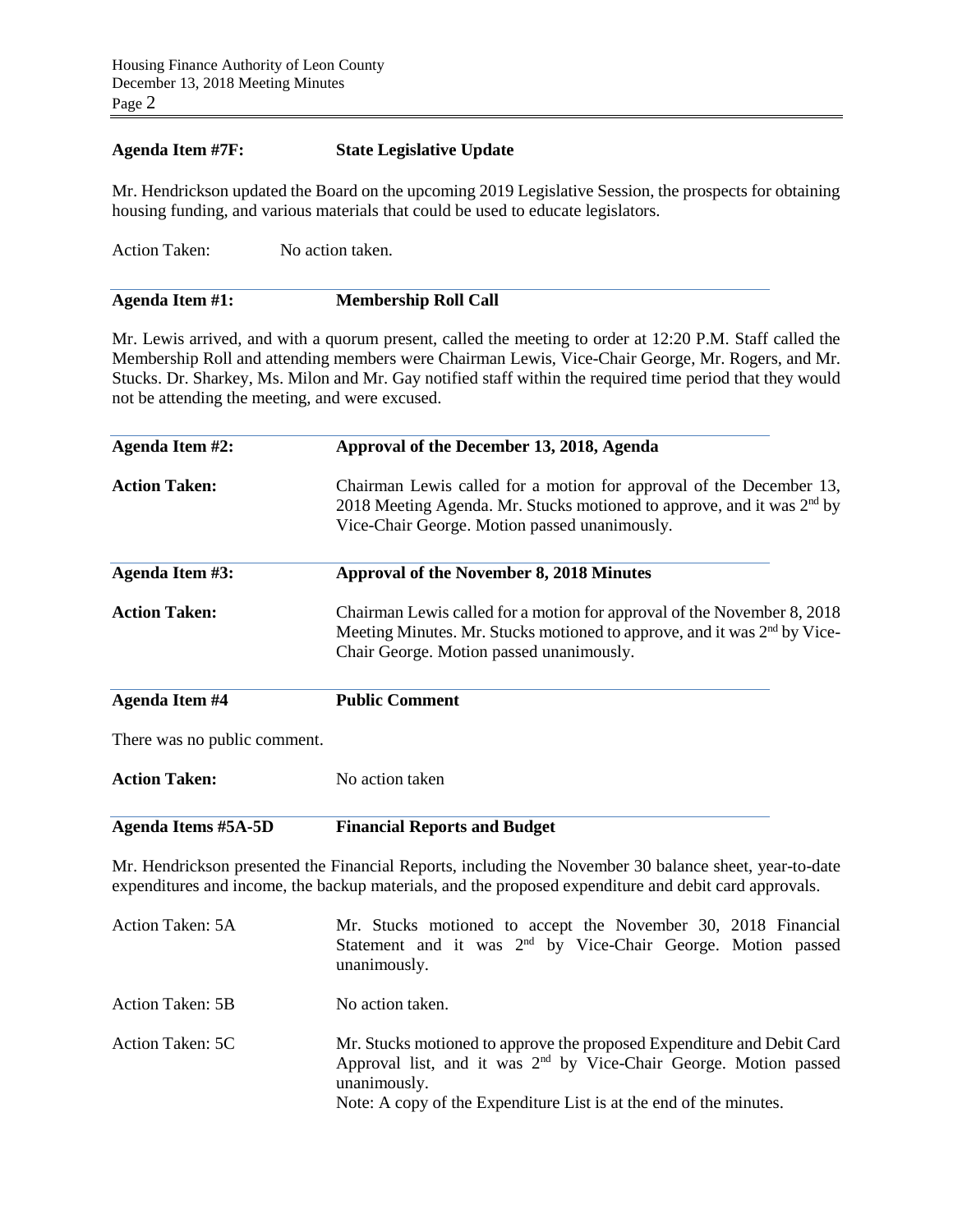#### **Agenda Item #6: Audit Update**

Audit Committee Chairman Stucks stated that the Audit Committee had met at 11:00 A.M., and that Ms. Nichols had presented the draft audit to the Committee. He asked Mr. Hendrickson to read the recommendation of the Audit Committee. Ms. Nichols responded to questions.

**Action Taken:** Mr. Stucks motioned to recommend that the Board accept the Audit Committee recommendation that the Board give approval to the draft audit of the HFA as presented by Ms. Nichols, subject to the approval being revisited if the Group Auditor (County auditor) recommended any substantive changes, and it was  $2<sup>nd</sup>$  by Vice-Chair George. Motion passed unanimously.

#### **Agenda Item #7C Interlocal Agreement with Escambia County HFA**

Mr. Hendrickson updated the Board on the plans of the Escambia County HFA to issue bonds and that Mr. Mustian and he had negotiated with Escambia for a higher fee than originally offered. He stated that Escambia HFA now offered to set aside 0.2% of the bond issue to pay to participating HFA's, and that the percent that each HFA would receive would be based upon the percent of loans originated n the current program during FY 17-18 (23.66% for Leon), with the payment made upfront, and the fee in the next bond issue to be based on the percentage of loans originated in each County in the first bond issue. Mr. Hendrickson also stated that Escambia HFA offered an alternative wherein the fee in the first bond issue would be based upon actual loan originations by County in the issue, with the fee being paid in arrears. He stated that Mr. Mustian and he recommended acceptance of the new Escambia HFA offer, using the fixed upfront fee model. The Board discussed the options.

| <b>Action Taken:</b>         | Mr. Stucks motioned that the Board approve the new Interlocal Agreement<br>with Escambia County HFA, using the upfront fixed fee model, and that<br>the HFA recommend that the Leon County BOCC approve the new Area<br>of Operations Agreement, subject to review by General Counsel, and it<br>was 2 <sup>nd</sup> by Vice-Chair George. Motion passed unanimously. |  |  |
|------------------------------|-----------------------------------------------------------------------------------------------------------------------------------------------------------------------------------------------------------------------------------------------------------------------------------------------------------------------------------------------------------------------|--|--|
| <b>Agenda Item #7D</b>       | <b>Legal Update</b>                                                                                                                                                                                                                                                                                                                                                   |  |  |
| Mr. Rosenthal had no update. |                                                                                                                                                                                                                                                                                                                                                                       |  |  |
| <b>Action Taken:</b>         | No Action Required.                                                                                                                                                                                                                                                                                                                                                   |  |  |
| <b>Agenda Item #7E</b>       | <b>To-Do List</b>                                                                                                                                                                                                                                                                                                                                                     |  |  |

Mr. Hendrickson reported that the to-do list was in the Board Packet. He stated that the Community Land Trust training could not take place this month due to Florida Housing Coalition staff conflicts—but would take place at the January meeting.

**Action Taken:** No Action Required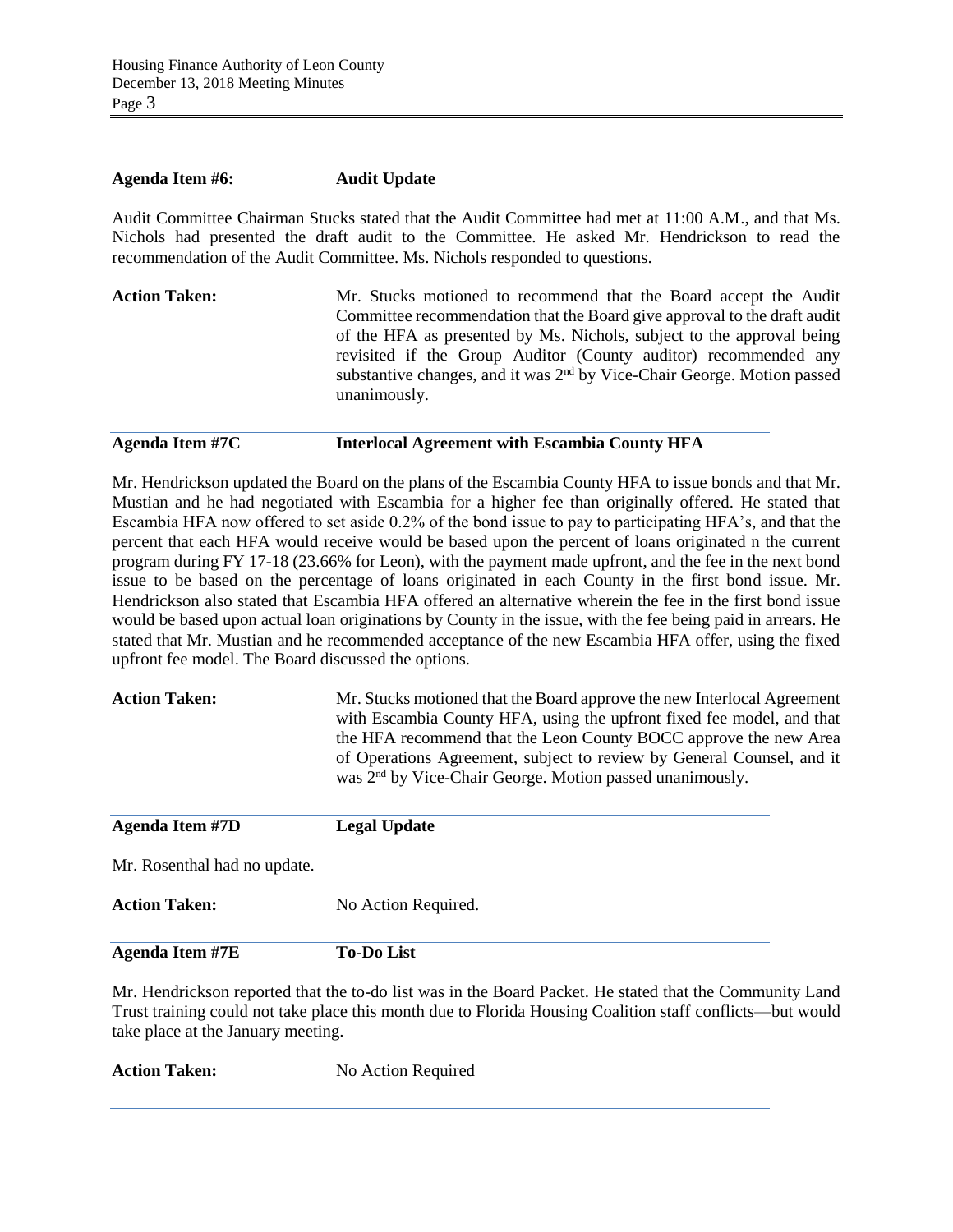#### **Agenda Item #8A: New Business: Annual Election of Officers**

Mr. Hendrickson reported on the HFA bylaws, which place a term limit for Chairman of two consecutive one-year terms, and noted that Mr. Lewis had served only one term.

**Action Taken:** Mr. Stucks motioned that the Board elect the current officers for an additional oneyear term, beginning January 1, 2019 and ending December 31, 2019 (Mr. Lewis/Chairman, Ms. George/Vice-Chair, Dr. Sharkey/Secretary, and Mr. Gay/Treasurer), and was 2<sup>nd</sup> by Vice-Chair George. Motion passed unanimously.

## **Agenda Item # 8B: 2019 HFA Meeting Calendar**

Mr. Hendrickson discussed options for meeting dates in 2019, including an option for meeting the  $4<sup>th</sup>$ Thursday rather than the  $2<sup>nd</sup>$  Thursday—which could assist in staff being able to produce timely financial reports. He emphasized that the staff would be able to work with whatever meeting schedule the Board preferred. After discussion, Vice-Chair George motioned that the Board approve a 2019 meeting calendar of the  $2<sup>nd</sup>$  Thursday in January and the  $4<sup>th</sup>$  Thursday for the remaining months, and was  $2<sup>nd</sup>$  by Mr. Rogers. Mr. Stucks requested that the item be deferred until January so that all Board members could provide input, and Vice-Chair George withdrew her motion.

**Action Taken**: Vice-Chair George motioned that the Board set the next meeting for January 10, 2019, and place the remainder of the 2019 calendar on the agenda for that meeting, and was 2nd by Mr. Stucks. Motion passed unanimously. The Board directed Mr. Hendrickson to put out an email notice of this agenda item in advance of the meeting.

**Agenda Item # 9: Adjournment**

On a motion by Mr. Stucks, 2<sup>nd</sup> by Vice-Chair George, the Board voted unanimously to adjourn the meeting at 12:50 P.M.

Tom Lewis, Chairman

\_\_\_\_\_\_\_\_\_\_\_\_\_\_\_\_\_\_\_\_\_\_\_\_\_\_\_\_\_\_\_ Jeffrey Sharkey, Secretary Date:

\_\_\_\_\_\_\_\_\_\_\_\_\_\_\_\_\_\_\_\_\_\_\_\_\_\_\_\_\_\_\_